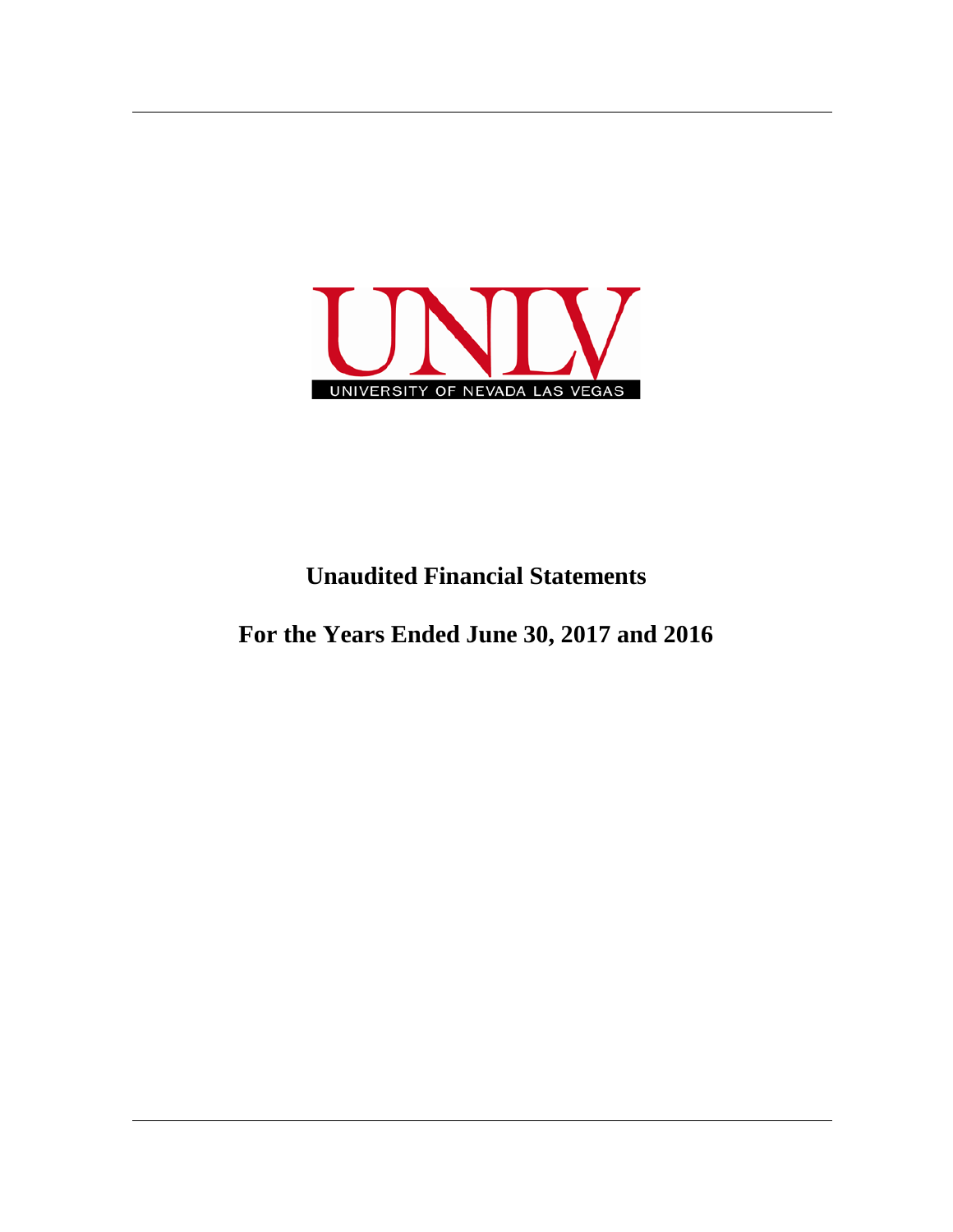## **UNIVERSITY OF NEVADA, LAS VEGAS STATEMENTS OF NET POSITION AS OF JUNE 30, 2017 AND 2016 UNAUDITED**

|                                                                |                          |                         |                   | <b>University Related</b> |
|----------------------------------------------------------------|--------------------------|-------------------------|-------------------|---------------------------|
|                                                                |                          | University              |                   | Organizations             |
| Astets                                                         | 2017                     | 2016                    | 2017              | 2016                      |
| <b>Current Assets:</b>                                         |                          |                         |                   |                           |
| Cash and cash equivalents                                      | \$<br>64,470,000         | 76,770,000              | \$<br>42,484,000  | \$<br>17,698,000          |
| Short-term investments                                         | 329,226,000              | 296,355,000             | 54,401,000        | 45,784,000                |
| Accounts receivable, net                                       | 3,956,000                | 4,575,000               | 139,000           | 1,040,000                 |
| Receivable from U.S. Government                                | 10,137,000               | 10,134,000              |                   |                           |
| Receivable from State of Nevada                                | 2,105,000                | 1,873,000               |                   |                           |
| Current portion of pledges receivable, net                     |                          |                         | 16,414,000        | 19,333,000                |
| Accrued interest receivable                                    |                          |                         | 512,000           | 614,000                   |
| Current portion of Ioans receivable, net                       | 314,000                  | 350,000                 |                   |                           |
| Inventories                                                    | 2,045,000                | 1,955,000               |                   |                           |
| Current portion of prepaid expenditures and deposits           | 9,304,000                | 5,515,000               | 833,000           | 73,000                    |
| <b>Total Current Assets</b>                                    | 421,557,000              | 397,527,000             | 114,783,000       | 84,542,000                |
|                                                                |                          |                         |                   |                           |
| Noncurrent Assets:                                             |                          |                         |                   |                           |
| Cash held by State Treasurer                                   | 1,403,000                | 3,560,000               |                   |                           |
| Restricted cash and cash equivalents                           | 5,476,000                | 19,272,000              |                   |                           |
| Pledges receivable, net                                        |                          |                         | 43,130,000        | 38,812,000                |
| Receivable from State of Nevada                                | 15,820,000               | 24,217,000              |                   |                           |
| Investments                                                    |                          |                         | 60,976,000        | 54,398,000                |
| Other restricted investments<br>Endowment investments          |                          |                         |                   |                           |
| Loans receivable, net                                          | 53,531,000<br>2,431,000  | 49,715,000<br>2,776,000 | 166,283,000       | 156,661,000               |
| Long-term deferred expenditures and deposits                   | 632,000                  | 343,000                 |                   |                           |
| Assets held in charitable remainder trusts                     |                          |                         | 6,132,000         | 7,223,000                 |
| Capital assets, net                                            | 912,887,000              | 874,252,000             | 6,352,000         | 4,921,000                 |
| Other assets                                                   | 9.831.000                | 3,244,000               | 9.746.000         | 9.811.000                 |
| <b>Total Noncurrent Assets</b>                                 | 1,002,011,000            | 977,379,000             | 292,619,000       | 271,826,000               |
|                                                                |                          |                         |                   |                           |
| <b>Total Assets</b>                                            | 1,423,568,000            | 1,374,906,000           | 407,402,000       | 356,368,000               |
|                                                                |                          |                         |                   |                           |
| Deferred Outflows of Resources                                 |                          |                         |                   |                           |
| Pension related                                                | 25,050,000               | 10,969,000              |                   |                           |
| Debt cost on bond refunding                                    | 5,172,000                | 5,604,000               |                   |                           |
| Total Deferred Outflows of Resources                           | 30,222,000               | 16,573,000              | ÷.                | ä,                        |
|                                                                |                          |                         |                   |                           |
| Liabilities                                                    |                          |                         |                   |                           |
| Current Liabilities:                                           |                          |                         |                   |                           |
| Accounts payable                                               | 13,495,000               | 18,053,000              | 1,270,000         | 1,238,000                 |
| Accrued payroll and related liabilities                        | 33,801,000               | 29,605,000              |                   | 49,000                    |
| Unemployment insurance and worker's compensation liability     | 2,145,000                | 1,760,000               |                   |                           |
| Due to State of Nevada                                         | $\blacksquare$           | 2,196,000               |                   |                           |
| Current portion of compensated absences                        | 11,134,000               | 10,593,000              |                   |                           |
| Current portion of long term debt                              | 14,845,000               | 8,962,000               |                   |                           |
| Current portion of obligations under capital leases            |                          |                         |                   |                           |
| Accrued interest payable                                       | 5,124,000                | 4,334,000               | 1,000             | 2,000                     |
| Advances                                                       | 20,479,000               | 20,454,000              | 114,000           | 114,000                   |
| Funds held in trust for others                                 | 1,727,000                | 1,519,000               |                   |                           |
| Current portion of Liability under charitable remainder trusts |                          |                         | 1,538,000         | 1,538,000                 |
| <b>Total Current Liabilities</b>                               | 102,750,000              | 97,476,000              | 2,923,000         | 2,941,000                 |
| Noncurrent Liabilities:                                        |                          |                         |                   |                           |
| Advances                                                       | 900,000                  | 1,150,000               |                   |                           |
| Refundable advances under federal Ioan program                 | 2,774,000                | 3,343,000               |                   |                           |
| Due to State of Nevada                                         | $\overline{\phantom{a}}$ |                         |                   |                           |
| Compensated absences                                           | 6,084,000                | 6,005,000               |                   |                           |
| Long term debt                                                 | 254,086,000              | 239,464,000             |                   |                           |
| Obligations under capital leases                               | ÷,                       |                         |                   |                           |
| Liability under charitable remainder trusts                    |                          |                         | 205,000           | 249,000                   |
| Net pension liability                                          | 123,625,000              | 102,608,000             |                   |                           |
| Other liabilities                                              | 175,000                  | 350,000                 | 849,000           | 710,000                   |
| <b>Total Noncurrent Liabilities</b>                            | 387,644,000              | 352,920,000             | 1,054,000         | 959,000                   |
|                                                                |                          |                         |                   |                           |
| <b>Total Liabilities</b>                                       | 490,394,000              | 450,396,000             | 3,977,000         | 3,900,000                 |
|                                                                |                          |                         |                   |                           |
| Deferred Inflows of Resources                                  |                          |                         |                   |                           |
| Deferred pension related                                       | 16,994,000               | 19,310,000              |                   |                           |
| Deferred endowment pledge donations, net                       |                          |                         | 8,108,000         | 4,055,000                 |
| Deferred lease revenue                                         |                          |                         | 4,035,000         | 4,077,000                 |
| Total Deferred Inflows of Resources                            | 16,994,000               | 19,310,000              | 12,143,000        | 8,132,000                 |
|                                                                |                          |                         |                   |                           |
|                                                                |                          |                         |                   |                           |
| <b>Total Net Position</b>                                      | 946,402,000              | 921,773,000             | 391,282,000       | 344,336,000<br>\$         |
|                                                                |                          |                         |                   |                           |
| Net Position consist of:                                       |                          |                         |                   |                           |
| Net Investment in Capital Assets                               | 649,178,000              | 631,430,000             | 5,875,000         | 4,191,000                 |
| Restricted for:                                                |                          |                         |                   |                           |
| Nonexpendable                                                  | 12,051,000               | 12,038,000              | 180,326,000       | 149,237,000               |
| <b>Expendable</b>                                              |                          |                         |                   |                           |
| Scholarships, research and instruction                         | 51,483,000               | 42,741,000              | 184,908,000       | 172,437,000               |
| Loans                                                          | 760,000                  | 842,000                 |                   |                           |
| Capital projects                                               | 19,306,000               | 37,390,000              |                   |                           |
| Debt service                                                   | 9,985,000                | 6,909,000               |                   |                           |
| Unrestricted                                                   | 203,639,000              | 190,423,000             | 20,173,000        | 18,471,000                |
| <b>Total Net Position</b>                                      | 946,402,000<br>\$        | 921,773,000<br>\$       | 391,282,000<br>\$ | 344,336,000<br>\$         |

The accompanying notes are an integral part of these financial statements.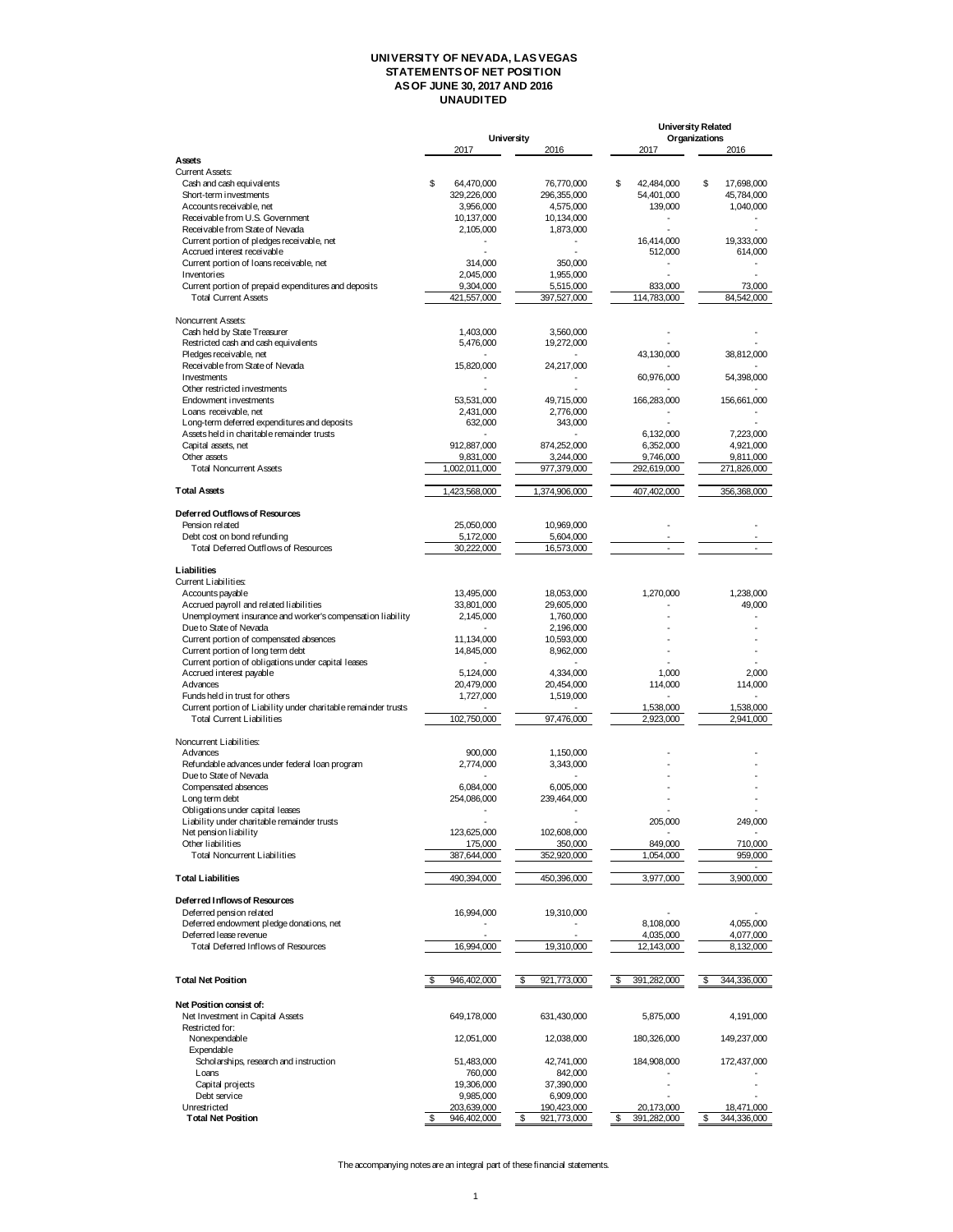## **UNIVERSITY OF NEVADA, LAS VEGAS STATEMENTS OF REVENUES, EXPENSES, AND CHANGES IN NET POSITION FOR THE YEARS ENDED JUNE 30, 2017 AND 2016 UNAUDITED**

|                                                                        |                   |                   | <b>University Related</b> |                |
|------------------------------------------------------------------------|-------------------|-------------------|---------------------------|----------------|
|                                                                        |                   | University        | Organizations             |                |
|                                                                        | 2017              | 2016              | 2017                      | 2016           |
| Revenues                                                               |                   |                   |                           |                |
| <b>Operating Revenues</b>                                              |                   |                   |                           |                |
| Student tuition and fees (net of scholarship allowances                |                   |                   |                           |                |
| of 58886000 and 55937000                                               | \$<br>194,288,000 | 187,211,000<br>\$ | \$                        | 1,133,000<br>S |
| Donor contributions - cash                                             |                   |                   | 58,612,000                | 37,069,000     |
| Donor contributions - noncash                                          |                   |                   | 5,927,000                 | 4,281,000      |
| Federal grants and contracts                                           | 47,697,000        | 43,869,000        |                           |                |
| State grants and contracts                                             | 18,821,000        | 17,433,000        |                           |                |
| Local grants and contracts                                             | 497,000           | 394,000           |                           |                |
| Other grants and contracts                                             | 2,305,000         | 2,137,000         |                           |                |
| Sales and services of educational departments                          | 28,889,000        | 26,791,000        |                           |                |
| Sales and services of auxiliary enterprises                            |                   |                   |                           |                |
| (net of scholarship allowances of 2011000 and 2064000                  | 47,054,000        | 50,242,000        |                           |                |
| Interest earned on loans receivable                                    | 68,000            | 65,000            |                           |                |
| Campus support                                                         |                   |                   | 3,028,000                 | 3,139,000      |
| Special events and fundraising                                         |                   |                   | 194,000                   | 208,000        |
| Other operating revenues                                               | 11,131,000        | 10,571,000        | 1,431,000                 | 1,523,000      |
| Total operating revenues                                               | 350,750,000       | 338,713,000       | 69,192,000                | 47,353,000     |
|                                                                        |                   |                   |                           |                |
| <b>Expenses</b>                                                        |                   |                   |                           |                |
| <b>Operating Expenses</b>                                              |                   |                   |                           |                |
| Employee compensation and benefits                                     | 407,026,000       | 374,600,000       | 4,950,000                 | 5,364,000      |
| Utilities                                                              | 11,423,000        | 12,241,000        |                           |                |
| Supplies and services                                                  | 125,873,000       | 119,279,000       | 6,882,000                 | 5,931,000      |
| Scholarships and fellowships                                           | 29,755,000        | 28,501,000        |                           |                |
| Program expenses                                                       |                   |                   | 3,765,000                 | 1,223,000      |
| Depreciation                                                           | 38,503,000        | 36,179,000        | 229,000                   | 224,000        |
| Total operating expenses                                               | 612,580,000       | 570,800,000       | 15,826,000                | 12,742,000     |
|                                                                        |                   |                   |                           |                |
| Operating (loss) income                                                | (261, 830, 000)   | (232,087,000)     | 53,366,000                | 34,611,000     |
|                                                                        |                   |                   |                           |                |
| Nonoperating Revenue (Expenses)                                        |                   |                   |                           |                |
| State appropriations                                                   | 201,282,000       | 183,693,000       |                           |                |
|                                                                        |                   |                   |                           |                |
| Federal grants and contracts                                           | 37,404,000        | 36,991,000        |                           |                |
| Gifts (including \$26,055,000 and \$20,246,000 from the UNLV Foundatio | 27,049,000        | 20,785,000        |                           |                |
| Investment income                                                      | 35,528,000        | 1,260,000         | 24,705,000                | 1,589,000      |
| Loss on disposal of plant assets                                       | (568,000)         | (3,961,000)       |                           |                |
| Interest on capital asset-related debt                                 | (8,432,000)       | (7, 128, 000)     | (22,000)                  | (30,000)       |
| Payments to University of Nevada, Las Vegas                            |                   |                   | (35,663,000)              | (23, 846, 000) |
| Net transfers to System Administration and Institutions                | (15,690,000)      | 4,670,000         |                           |                |
| Other nonoperating revenues (expenses)                                 | (82,000)          | (578,000)         | (1,047,000)               | 439,000        |
| Net nonoperating revenues (expenses)                                   | 276,491,000       | 235,732,000       | (12,027,000)              | (21, 848, 000) |
|                                                                        |                   |                   |                           |                |
| Income (loss) before other revenue, expenses, gains or losses          | 14,661,000        | 3,645,000         | 41,339,000                | 12.763.000     |
|                                                                        |                   |                   |                           |                |
| Capital grants and gifts (including \$9,608,000 and                    |                   |                   |                           |                |
| \$3,598,000 from the UNLV Foundation)                                  | 9,968,000         | 4,413,000         |                           |                |
| State appropriations restricted for capital purposes                   |                   | 29,318,000        |                           |                |
| Additions to permanent endowments                                      |                   |                   |                           |                |
| (including \$0 and \$2,000 from the UNLV Foundation)                   |                   | 5,000             | 5,734,000                 | 5,147,000      |
| Other Foundation                                                       |                   |                   | (127,000)                 | (9,000)        |
| Principal payments                                                     |                   |                   |                           |                |
| <b>Bond proceeds</b>                                                   |                   |                   |                           |                |
| Total other revenues                                                   | 9,968,000         | 33,736,000        | 5,607,000                 | 5,138,000      |
|                                                                        |                   |                   |                           |                |
| Increase in net assets                                                 | 24,629,000        | 37,381,000        | 46,946,000                | 17,901,000     |
|                                                                        |                   |                   |                           |                |
| <b>Net Position</b>                                                    |                   |                   |                           |                |
| Net Position - beginning of year - as originally reported              | 921,773,000       | 884,392,000       | 344,336,000               | 326,435,000    |
| Cumulative effect of changes in accounting principle:                  |                   |                   |                           |                |
| Change in accounting for pensions                                      |                   |                   |                           |                |
| Net Position - beginning of year - as restated                         | 921,773,000       | 884,392,000       | 344,336,000               | 326,435,000    |
| Net Position - end of year                                             | \$<br>946,402,000 | \$<br>921,773,000 | \$391,282,000             | \$344,336,000  |

The accompanying notes are an integral part of these financial statements.